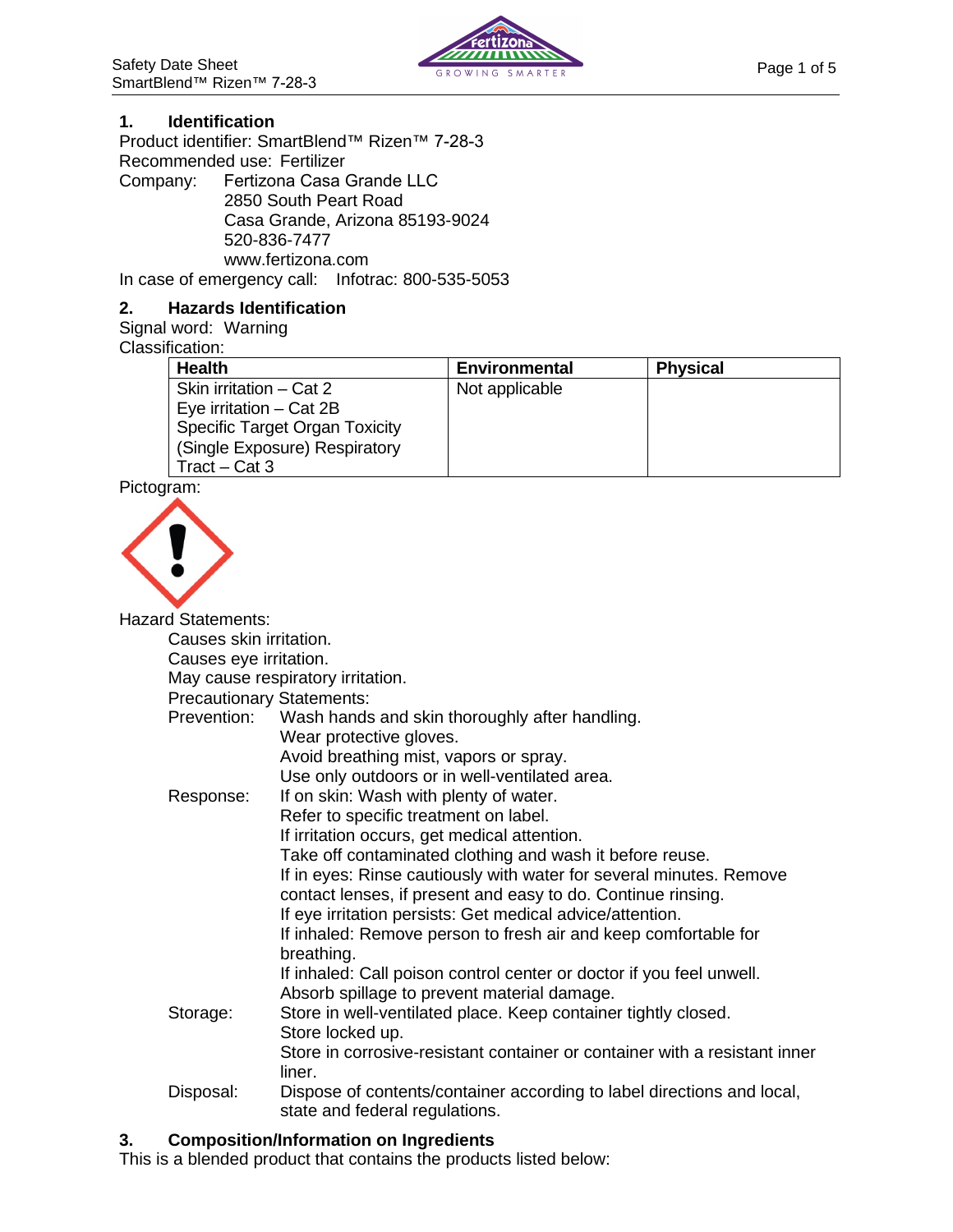| Chemical Ingredients:   | $CAS \#$   | %      |
|-------------------------|------------|--------|
| Ammonium Polyphosphate  | 68333-79-9 | 60-65  |
| Phosphoric Acid, 0-52-0 | 7664-38-2  | $5-10$ |
| Potassium Hydroxide     | 1310-58-3  | $5-10$ |

## **4. First Aid Measures**

| If in eyes:                                                                          | Hold eye open and rinse slowly and gently with water for 15-20<br>minutes. |  |
|--------------------------------------------------------------------------------------|----------------------------------------------------------------------------|--|
|                                                                                      | Remove contact lenses, if present, after the first 5 minutes, then         |  |
|                                                                                      | continue rinsing.                                                          |  |
|                                                                                      | If irritation persists, get medical attention.                             |  |
| If on skin or                                                                        | Take off contaminated clothing.                                            |  |
| clothing:                                                                            | Rinse skin immediately with plenty of water for 15-20 minutes.             |  |
|                                                                                      | If irritation persists, get medical attention.                             |  |
| If inhaled:                                                                          | Move person to fresh air.                                                  |  |
|                                                                                      | If person is not breathing, call 911 or an ambulance, then give            |  |
|                                                                                      | artificial respiration, preferably by mouth-to-mouth, if possible.         |  |
|                                                                                      | Call a poison control center or doctor for further treatment advice.       |  |
| If swallowed:                                                                        | Call a poison control center or doctor for treatment advice.               |  |
|                                                                                      | Have person sip a glass of water if able to swallow.                       |  |
|                                                                                      | Do not induce vomiting unless told to do so by the poison control          |  |
|                                                                                      | center or doctor.                                                          |  |
|                                                                                      | Do not give anything by mouth to an unconscious person.                    |  |
| Have the product container or label with you when calling a poison control center or |                                                                            |  |
| doctor or going for treatment.                                                       |                                                                            |  |
| For emergencies, call the poison control center 1-800-222-1222.                      |                                                                            |  |

Signs and symptoms of short term (acute) and long term (chronic) exposure:

| Eyes:       | Causes eye irritation.                  |
|-------------|-----------------------------------------|
| Skin:       | Causes skin irritation.                 |
| Inhalation: | May cause respiratory irritation.       |
| Ingestion:  | May cause stomach cramps and/or nausea. |

Conditions aggravated by overexposure: Pre-existing eye, skin and respiratory disorders.

#### **5. Fire Fighting Measures**

Extinguishing media: Use medium appropriate to surrounding fire. Dry chemical, CO<sub>2</sub>, foam, water spray or fog. Firefighting instructions: Wear self-contained breathing apparatus and full protective gear.

Avoid smoke inhalation. Remain upwind. Contain any liquid runoff. Hazardous decomposition products: In a fire, hazardous gases may be formed.

Flammable properties: Not flammable. Unusual fire and explosion properties: None known

# **6. Accidental Release Measures**

Avoid breathing vapors or mists. Stop the flow and/or dike the spilled material, if possible. Absorb in vermiculite, dry sand or earth. Place into container. Cover and label container. Prevent product spillage from entering drinking water supplies or streams. Dispose in accordance with federal, state, and local regulations.

Disposal: Dispose according to Section 13 and product label.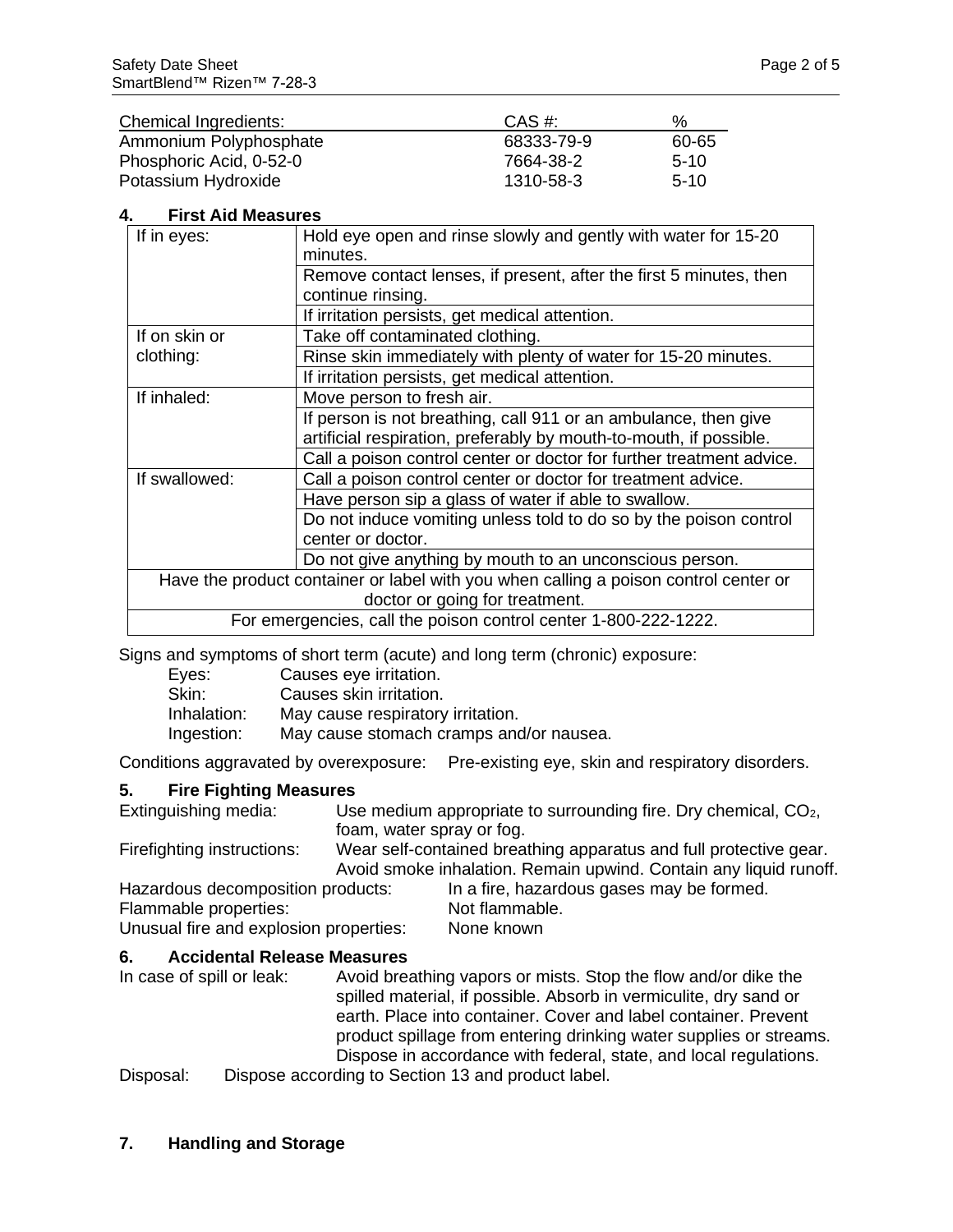- Handling: Keep out of reach of children. Avoid contact with eyes, skin, and clothing. Avoid inhalation. Wash hands before eating, drinking, chewing gum, using tobacco or using the toilet. Remove clothing immediately if fertilizer gets inside. Wash thoroughly after handling and put on clean clothing. Do not contaminate feed and foodstuffs. Do not reuse container, rinse thoroughly before discarding.
- Storage: Store in a cool dry place away from children, feed and food products, and seed. Do not contaminate water, food or feed by storage or disposal.

## **8. Exposure Controls and Personal Protection**

| Ventilation measures:   | Use adequate ventilation.                                                                                                                                                                                                                                                                |
|-------------------------|------------------------------------------------------------------------------------------------------------------------------------------------------------------------------------------------------------------------------------------------------------------------------------------|
| Respiratory protection: | Not normally required, if vapors or mists exceed acceptable levels,<br>wear a NIOSH approved respirator.                                                                                                                                                                                 |
| Skin protection:        | Wear protective clothing: long sleeves and pants, chemical-<br>resistant shoes with socks. Wear rubber or chemical-resistant<br>gloves.                                                                                                                                                  |
| Eye/face protection:    | Wear safety glasses with side shields or safety goggles to prevent<br>eye contact.                                                                                                                                                                                                       |
| General hygiene:        | May cause irritation of eyes, skin or respiratory system. Avoid<br>inhalation or contact with eyes, skin and clothing. Wash hands,<br>arms, face and all contaminated feed or food items. Apply this<br>product only as specified on this label and only to intended<br>treatment areas. |

Permissible exposure levels:

| Ingredient:         | OSHA PEL | <b>ACGIH TLV</b>                 |
|---------------------|----------|----------------------------------|
| Phosphoric acid     | ---      | 1 mg/m <sup>3</sup> (TWA)        |
|                     |          | $3$ mg/m <sup>3</sup> (STEL)     |
| Potassium hydroxide |          | 2 mg/m <sup>3</sup><br>(CEILING) |

# **9. Physical and Chemical Properties**

Appearance: Light Green Odor: Salty sulfury Odor threshold: N/Av pH: 6.5-7.1 Melting point/Freezing point: N/Av Initial boiling point and boiling range: N/Av Flash point: N/Ap Evaporation rate: N/Ap Flammability: N/Ap Upper/lower flammability and explosive limits: N/Ap Vapor pressure: N/Av Vapor density (air  $= 1$ ): N/Av Bulk density: 11.3 lbs/gallon Specific gravity (water  $= 1$ ): 1.35 Solubility(ies): N/Av Partition coefficient (n-octanol/water): N/Av Auto-ignition temperature: N/Av Decomposition temperature: N/Av Viscosity: N/Av

 $N/Av = Not available$  $N/Ap = Not applicable$ 

## **10. Stability and Reactivity**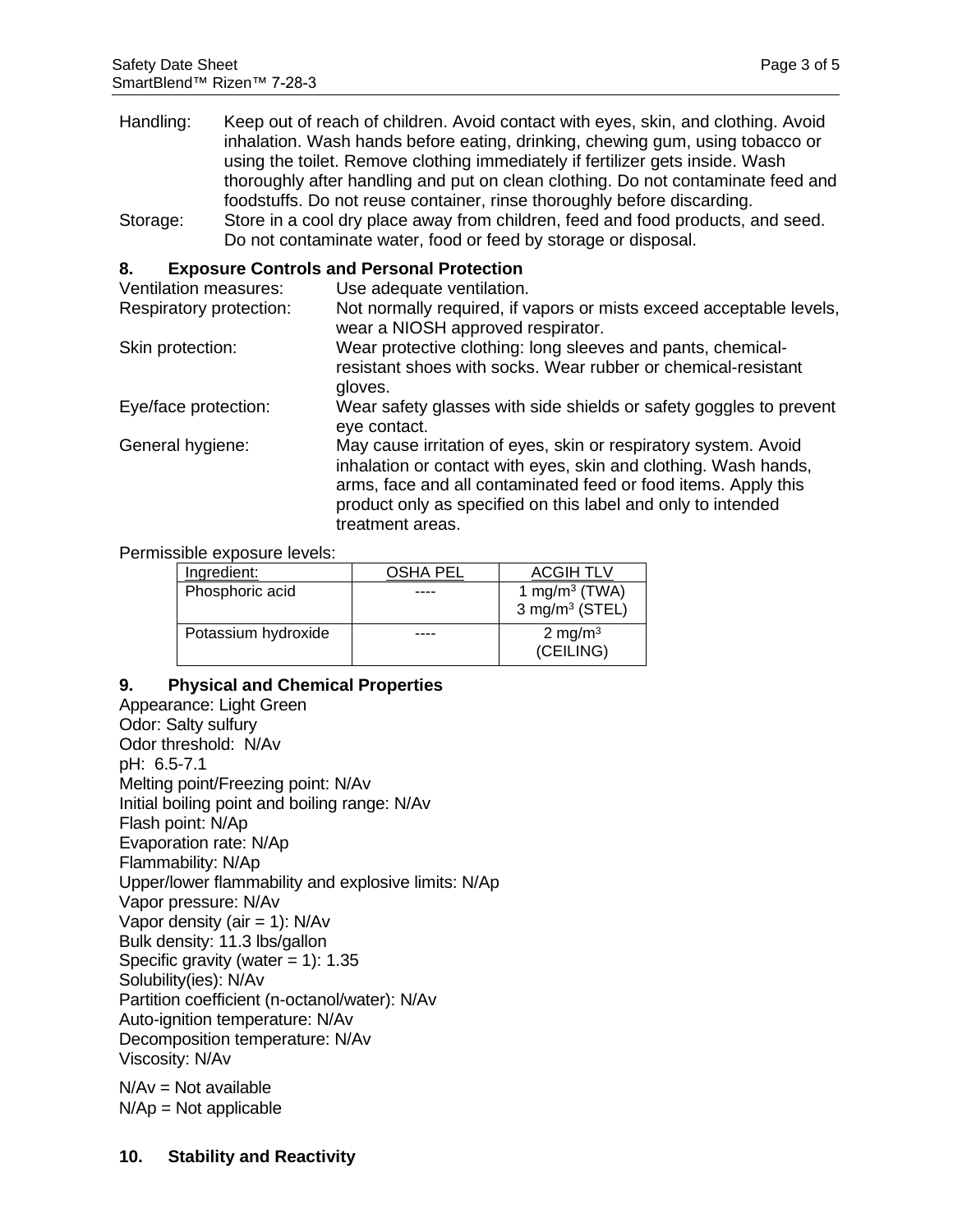Stability: Stable under normal storage and handling conditions.

Hazardous polymerization: Will not occur.

Conditions to avoid: Metals other than stainless steel. Extreme high or low temperatures. Hazardous decomposition: Fire may produce corrosive or toxic vapors. Incompatible materials: Corrosive to metals.

## **11. Toxicological Information**

Target organs: Eyes, skin, respiratory system Routes of exposure: *Skin & Eyes:* YES *Inhalation:* YES *Skin absorption:* NO *Ingestion:* YES Toxicological data:

Acute Oral LD<sub>50</sub>: Not established Acute Dermal LD<sub>50</sub>: Not established Acute Inhalation LC<sub>50</sub>: Not established Eyes: Causes eye irritation. Skin: Causes skin irritation.<br>Skin sensitization: Not established Skin sensitization: Inhalation: May cause respiratory irritation. Ingestion: Not established

Carcinogenic status: This product is not considered to be a carcinogen by IARC, ACGIH, NTP or OSHA.

Reproductive effects: Not established Teratogenicity: Not established Mutagenicity: Not established

## **12. Ecological Information**

Drift or runoff may adversely affect non-target plants. Do not apply directly to water. Do not contaminate water by discharge of waste effluents or equipment wash waters.

#### **13. Disposal Consideration**

Do not contaminate water, food or feed by storage or disposal. Do not reuse empty container. Completely empty contents into application equipment. Dispose of container in a sanitary landfill or, if allowed by state and local authorities, by burning. If burned, stay out of smoke.

## **14. Transportation Information**

DOT: Not Regulated in Transportation for DOT.

#### **15. Regulatory Information**

OSHA: This material is classified according to OSHA regulations (29CFR 1910.1200).

SARA TITLE III:

Extremely Hazardous Substance Notification (Sec. 302): Not listed Hazard Categories (Sec. 311/312): Immediate (acute) health hazard Toxic Chemicals Notifications (Sec. 313): Not listed

California Proposition 65: This product does not contain chemicals known to the State of California to cause cancer, birth defects or reproductive harm.

CERCLA Reportable Quantity (RQ): Not applicable

#### **16. Other Information**

| NFPA: 2 | HMIS: 2 | 0 Least    |
|---------|---------|------------|
|         |         | 1 Slight   |
|         |         | 2 Moderate |
|         |         | 3 High     |
|         |         | 4 Severe   |